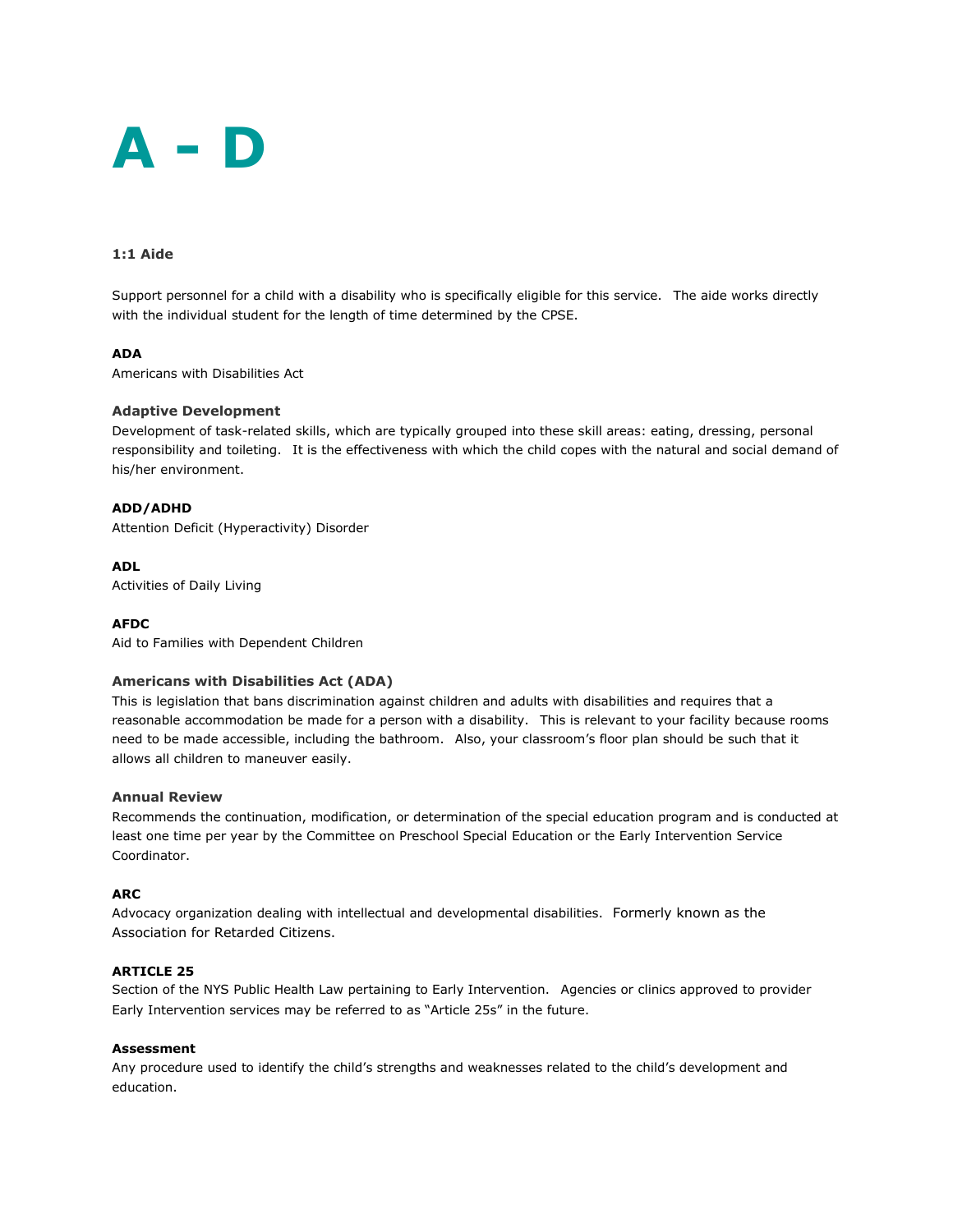# **Assistive Technology**

Any item, piece of equipment, or product system that is used to increase, maintain, or improve educational/functional capabilities of individuals with disabilities.

# **AT Assistive Technology or Art Therapy**

# **AU**

Autism

# **Audiology Evaluation**

Assessment conducted by a licensed audiologist to assess the status of a child's hearing (which may include identification of hearing impairments).

**C/THP** Child/Teen Health Plan

**CAH** Care at Home

**CBVH** Commission for the Blind and Visually Handicapped (part of NYS DSS)

**CCDBG** Child Care and Development Block Grant

**CCF** Council on Children and Families

**CCRR** Child Care Resource and Referral Agency

**CDRC** Community Dispute Resolution Center

**CF** Child Find

**CHC** Community Health Center

**CHHA** Certified Home Health Agency

**CM** Case Management

**CMCM** Comprehensive Medicaid Case Management

**Cognitive Development**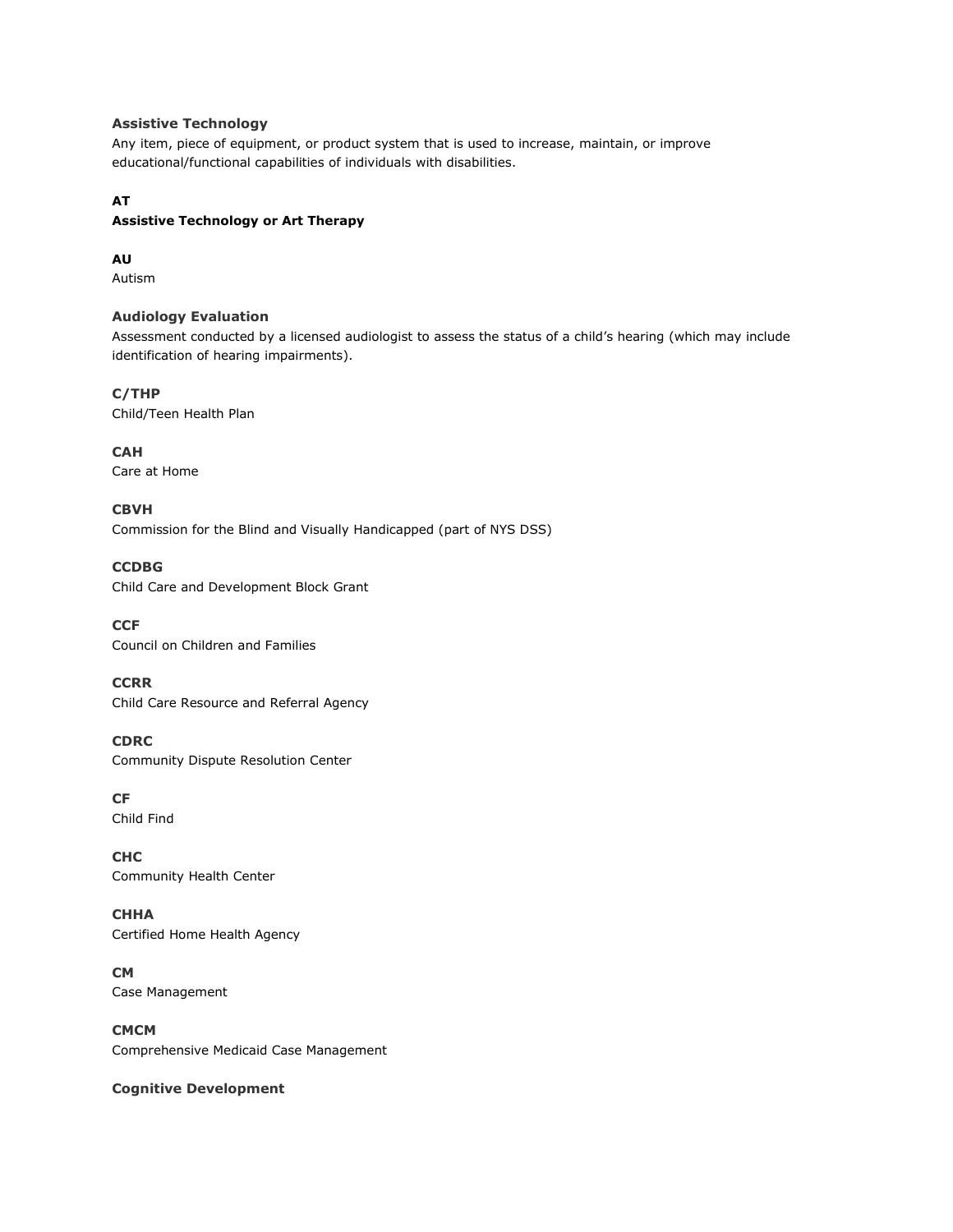Development of the ability to use reasoning and problem solving skills including conceptualization, comprehension, and memory.

## **Committee on Preschool Special Education (CPSE)**

A decision-making committee appointed by the school board to determine eligibility and the appropriate level of services for preschool children ages 3-5. The CPSE is a multidisciplinary team established to conduct meetings that develop, review or revise the Individual Education Program (IEP) of a student with a disability.

#### **Committee on Special Education (CSE)**

The family's school district's committee responsible for determining eligibility and services for children aged 5-21.

#### **Communication Development**

Acquisition of both receptive and expressive language, the use of augmentative communication devices and speech production, perception, and communication. Also includes oral-motor development, development of auditory awareness, auditory processing, and auditory visual tactile, and kinesthetic skills.

#### **Confidentially**

The condition in which personal information about a child and family is not released without parental consent or only when permitted or required by law.

#### **Consent**

The approval a parent gives to a program or the county, generally in writing. Consent is always voluntary and a parent may revoke it at any time. It is also the written approval parents' give to EI/CPSE to have their child evaluated and receive services.

#### **Corrected Age**

Age for children born less than full term, in which the prematurely of this is considered in evaluating developmental growth.

# **COTA**

Certified Occupational Therapy Assistant

#### **CPS**

Child Protective Services

#### **CPSE**

Committee on Preschool Special Education (3-5 years old)

#### **CQC**

Commission on Quality of Care for the Mentally Disabled

#### **CSE**

Committee on Special Education (children ages 5-21)

# **CSW** Certified Social Worker

**D&TC** Diagnostic and Treatment Center

# **DB**

Deaf Blind